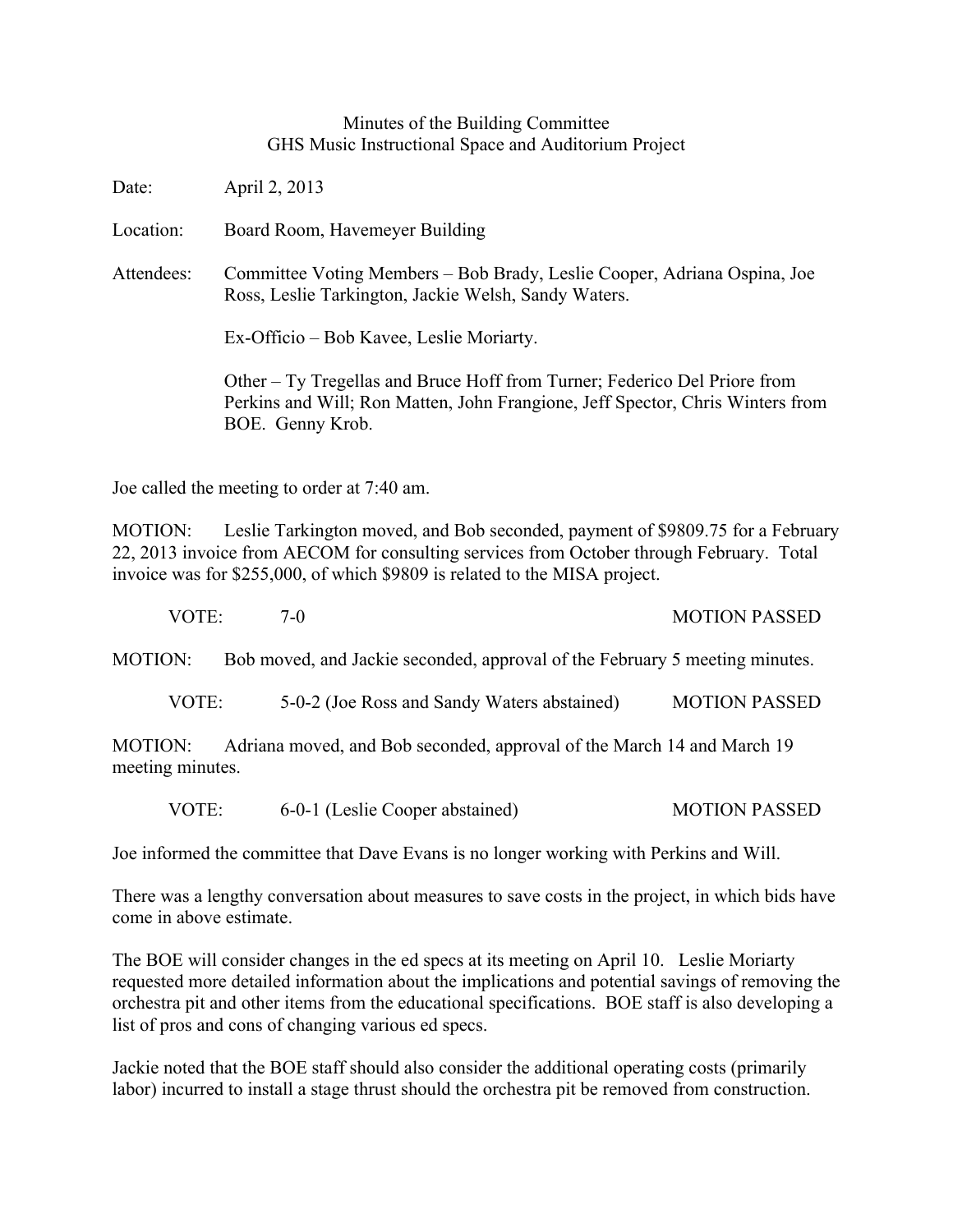She noted that this would reduce the overall construction cost savings. For safety purposes, Ron Matten noted that unionized mechanical staff, not students or custodial staff, would have to install a stage thrust. Cost per single installation would approximate \$900. One thousand installations at current cost would exceed the projected savings.

Federico presented a redesign study of the current auditorium space to accommodate the instructional program. The purpose in considering this option again at this point is to save cost without sacrificing program. Federico emphasized that the design is preliminary and requires additional refinement. All programs and adjacencies do work. Joe noted that the overall instructional space is at least 1500 square feet larger in the redesign than in the original design.

A number of issues were raised:

- 1. The band room ceiling would likely be 3+ feet lower than the original design (22' instead of the original 26'), with implications for acoustics.
- 2. The redesign would offer steel and masonry cost savings, but there are additional costs, too (eg. the necessity of installing a firewall behind the existing auditorium – extension of the galleria wall, etc.).
- 3. Mechanicals in the renovation option would be on the roof.
- 4. Current glass wall in the auditorium lobby, which is not energy efficient, would be replaced with other materials and landscaping. It is a primary entry wall to the total building, so it would require some design attention.
- 5. How much parking is lost from the original design?
- 6. Planning and Zoning and Zoning Board of Appeals: what approvals are needed, how long would approvals take, etc. Approvals do open the project up to legal challenge. To conform with FAR requirements, what would have to be removed? If the band storage area, the redesign is unworkable.
- 7. Should windows be added to this design?
- 8. How would a green roof, included with the original design, be installed?
- 9. Turner needs to do a cost analysis by April 5. Ty believes the macro potential savings of \$1.5 million will be mitigated by add-backs.
- 10. What is the delay to this project incurred by project redesign and what are the cost implications of that? Joe indicated that the instructional space portion of the project would likely have to be rebid.
- 11. What is the additional architectural fee cost to provide construction drawings for the redesign? This would reduce project savings as well.

Bob asked whether the committee is confident of the information it is supplying to the Board of Education.

Leslie raised questions about what potential savings could be achieved by removing the balcony. The balcony is 2500+ square feet and seats 189. Removing it could be done by change order and does not delay the project.

She also asked what the implications are about rebidding the project. Ty noted that in the case of Nathaniel Witherell, the bids came in lower, except for plumbing, but there were scope changes, too. Joe noted that changes would occur trade by trade, depending upon the current competitive